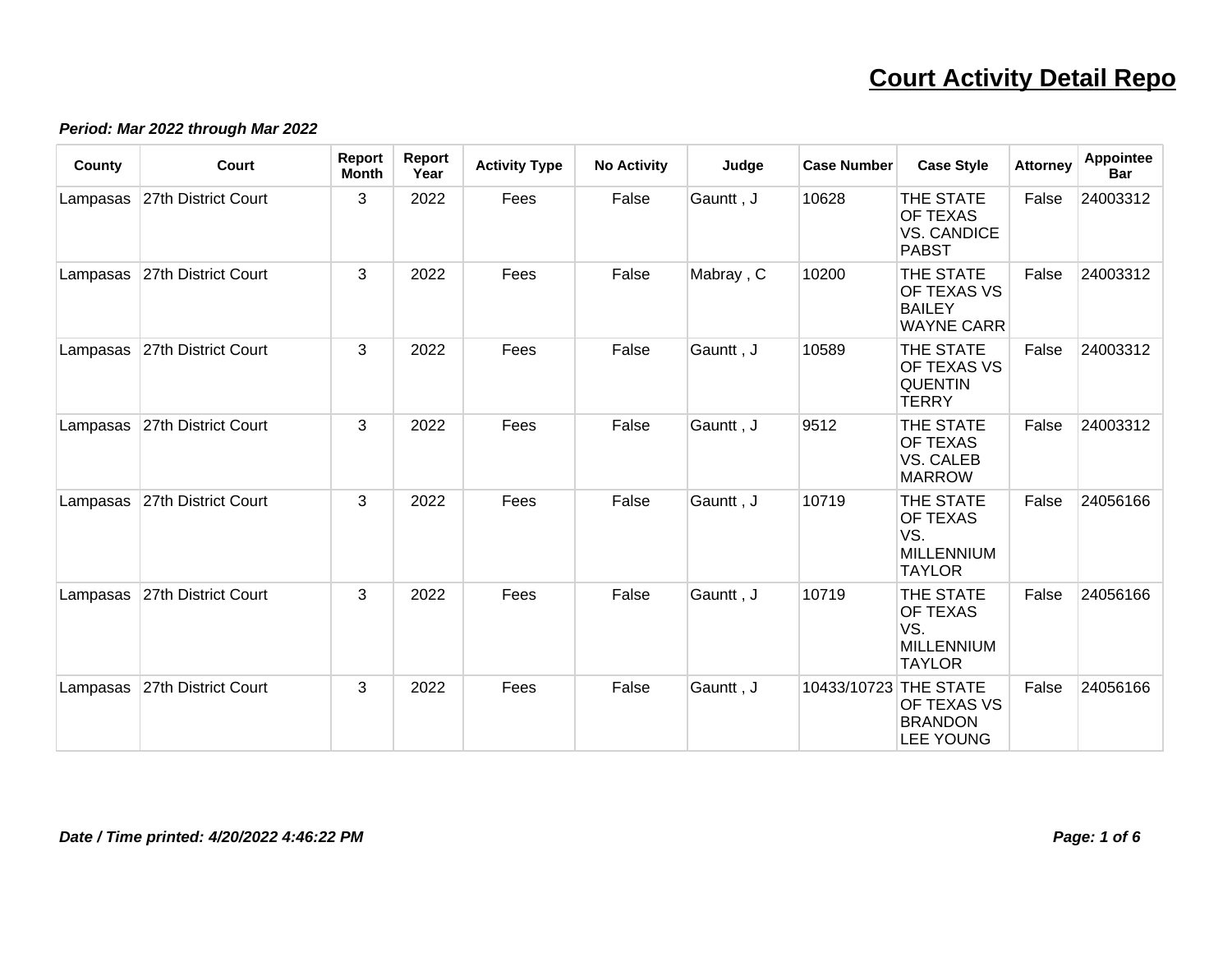| <b>Appointee</b><br><b>First Name</b> | <b>Appointee</b><br><b>Last Name</b> | Appointee<br><b>Position</b> | <b>Appointee Type</b> | Approval<br><b>Date</b> | <b>Fee Source</b> | Fee Amount Hours Billed |                | <b>Billed</b><br><b>Expenses</b> |
|---------------------------------------|--------------------------------------|------------------------------|-----------------------|-------------------------|-------------------|-------------------------|----------------|----------------------------------|
| Natalie                               | <b>Bennett</b>                       | Attorney                     |                       | 03/03/2022              | County            | 450.00                  | $\overline{0}$ | 450.00                           |
| Natalie                               | <b>Bennett</b>                       | Attorney                     |                       | 03/03/2022              | County            | 450.00                  | $\overline{0}$ | 450.00                           |
| Natalie                               | <b>Bennett</b>                       | Attorney                     |                       | 03/03/2022              | County            | 450.00                  | $\overline{0}$ | 450.00                           |
| Natalie                               | <b>Bennett</b>                       | Attorney                     |                       | 03/11/2022              | County            | 450.00                  | $\overline{0}$ | 450.00                           |
| Gary                                  | Prust                                | Attorney                     |                       | 03/11/2022              | County            | 450.00                  | $\overline{0}$ | 450.00                           |
| Gary                                  | Prust                                | Attorney                     |                       | 03/11/2022              | County            | 450.00                  | $\overline{0}$ | 450.00                           |
| Gary                                  | Prust                                | Attorney                     |                       | 03/11/2022              | County            | 500.00                  | $\overline{0}$ | 500.00                           |

#### **Date / Time printed: 4/20/2022 4:46:22 PM Page: 2 of 6**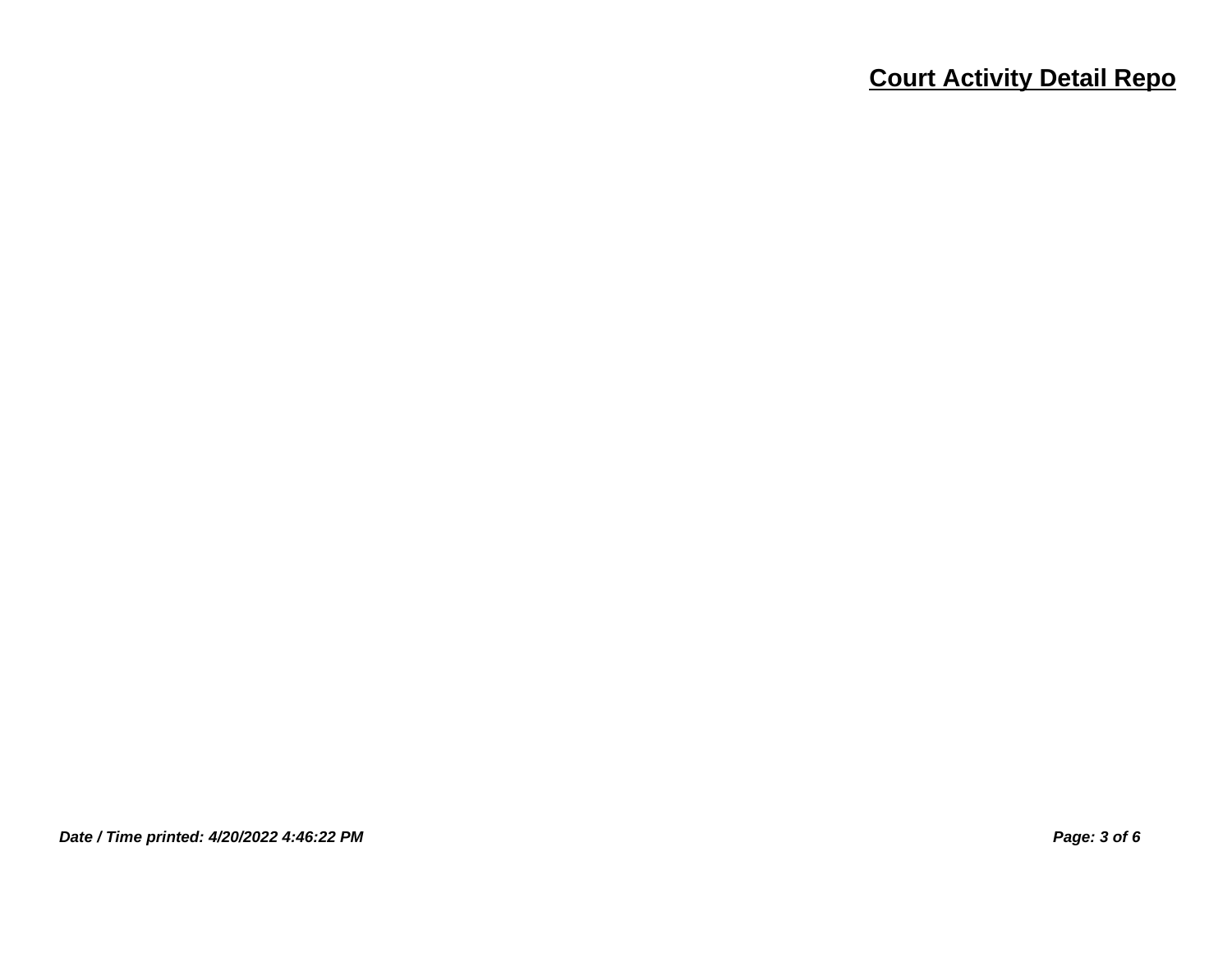| County   | Court               | Report<br>Month | Report<br>Year | <b>Activity Type</b> | <b>No Activity</b> | Judge      | <b>Case Number</b> | <b>Case Style</b>                                            | <b>Attorney</b> | <b>Appointee</b><br><b>Bar</b> |
|----------|---------------------|-----------------|----------------|----------------------|--------------------|------------|--------------------|--------------------------------------------------------------|-----------------|--------------------------------|
| Lampasas | 27th District Court | 3               | 2022           | Fees                 | False              | Gauntt, J  | 10093              | THE STATE<br><b>OF TEXAS</b><br>VS. LORENZO<br><b>VARGAS</b> | False           | 00784089                       |
| Lampasas | 27th District Court | 3               | 2022           | Appointment          | False              | Mabray, C  | 22538              | <b>ITIO JAYDEN</b><br><b>MARTINEZ</b>                        | False           | 00796394                       |
| Lampasas | 27th District Court | 3               | 2022           | Appointment          | False              | Mabray , C | 22538              | <b>ITIO JAYDEN</b><br><b>MARTINEZ</b>                        | False           | 06276665                       |
| Lampasas | 27th District Court | 3               | 2022           | Fees                 | False              | Gauntt , J | 10713              | THE STATE<br><b>OF TEXAS</b><br>VS. JOHN<br>YBARRA           | False           | 24003312                       |